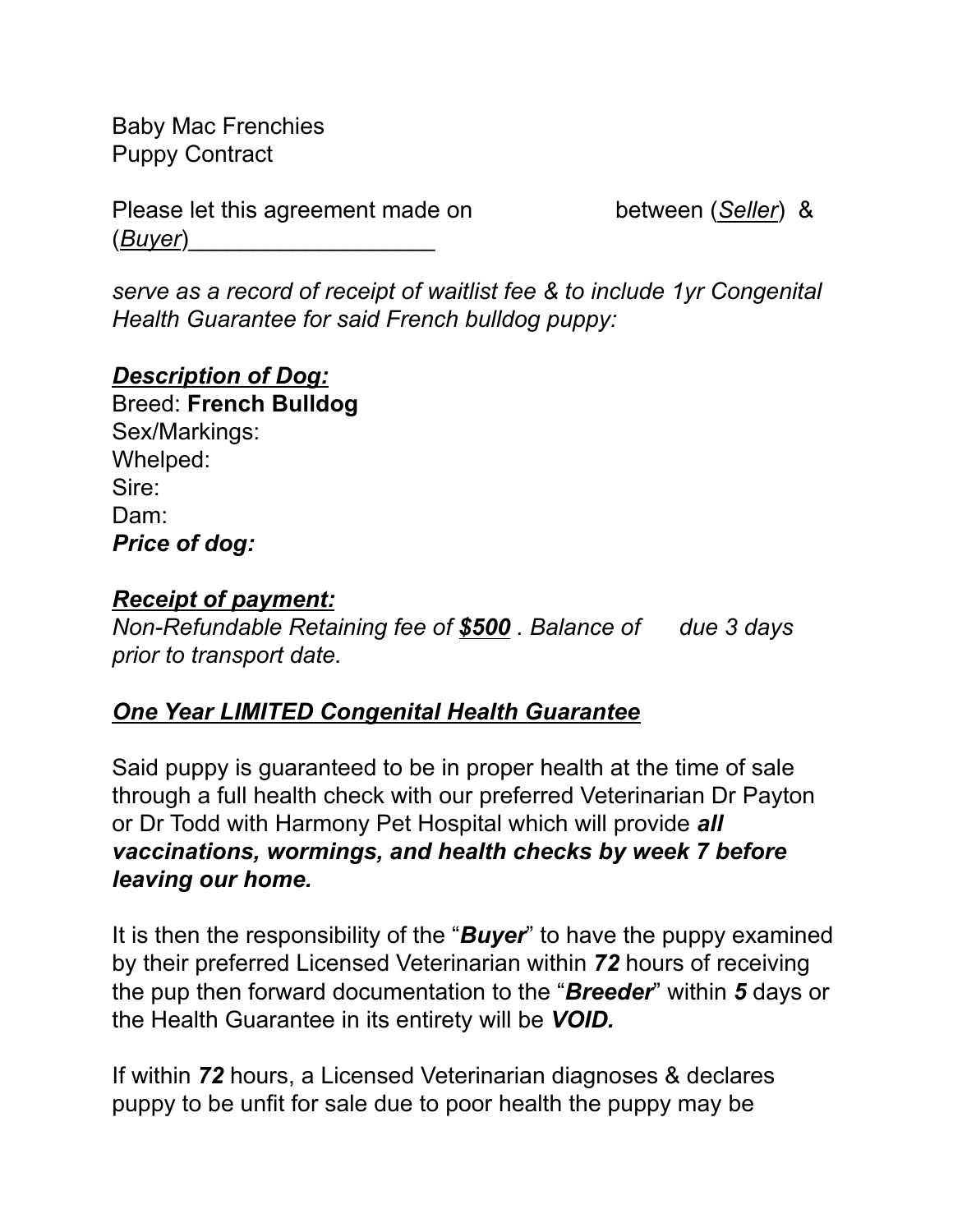returned for a full refund or returned for a replacement puppy of equal value. Any medical costs once leaving our care are not applicable to the **SELLER**. In addition, any return shipping/transportation is the sole responsibility of the *Buyer for return of puppy and costs for a replacement puppy.*

➢ *Buyer* understands that a puppy is a baby and that sometimes he/she may get sick due to stress or changes in environment. He/She is leaving our home and entering a new environment and stress related symptoms/illnesses may occur. Soft or loose stools and lack of appetite are very common during the first week for a puppy in a new home. If the Buyer chooses to change food or allow new treats this will cause your new puppy to have loose stools until their system adapts to the new diet. Which is why we, the Seller, suggest you the Buyer to continue feeding the diet your puppy was weaned onto. Once they adjust and settle into new home these things usually resolve themselves on their own.

➢ *Buyer* understands that once the puppy leaves the Seller's possession there are some common conditions that can affect puppies that are **NOT COVERED** under this guarantee. Coccidiosis (Coccidia), Giardia,(Bordetella)kennel cough, or any upper respiratory virus or worms/parasites are not covered under this guarantee, all of which can be common in puppies, be transmitted easily between other dogs, are **not life threatening** and will resolve with treatment. Seller HIGHLY recommends you (the Buyer) do NOT place your puppy on the ground in public places or share close proximity with other animals outside your home until their immune system is better developed after 18 weeks of age or until after vaccination schedule is completed. We also HIGHLY recommend you do NOT visit dog parks, pet shops, and doggy day cares as these are breeding grounds for disease and illness even for vaccinated adult dogs!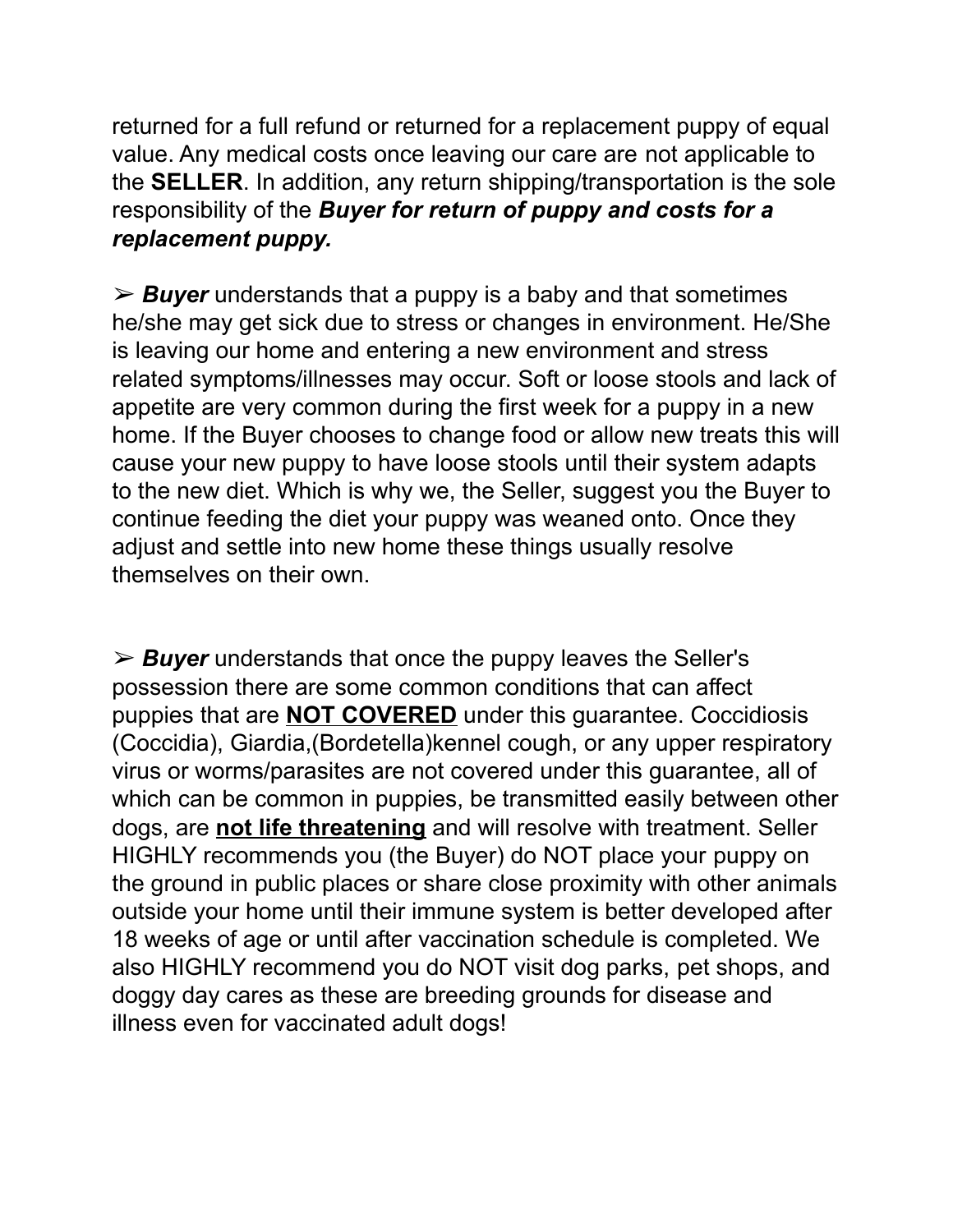In addition, the word "*limited*" is included due to conditions that are very common to the French bulldog breed that are not covered by this guarantee as well as conditions that can result in subjection. Buyer understands that the following conditions are **NOT COVERED** under the Guarantee for any refund or

# **\_\_\_\_\_\_\_\_\_** *Buyer's initials*

Coccidia, Kennel cough, Giarrdia,Distemper, Parvo, Autoimmune issues (these are commonly vaccine related), Brachycephalic syndrome/BOAS (this **IS** a brachycephalic breed),Pinched nares/Stenotic nares or collapsed nostrils, Elongated Soft Palate, tracheal hypoplasia,

Entropion, Ectropion, Visible hawes/wall eyes, heart murmur up to grade 2, inverted/redundant vulvas, cryptorchidism,luxating patellas grade 1 , straight stifles,splayed feet/crooked toe,loose hips/elbows, (mild/moderate dysplasia),Rickets, tail issues (kinked, crooked, or inverted), hernias, interdigital cysts, wry jaw, pigeon chest, demodex, death occuring after any surgery or any sedation including spay/neuter, poop eating, snoring, crooked teeth, excessive shedding, under bite, over bite, hot spots, ear infections, yeast infections, tail pocket issues, cherry eye, deafness, skin or allergy issues or ANY INJURY while in *Buyers* care.

Seller **GUARANTEES** said puppy, until their 1st birthday, that it is free from any LIFE **THREATENING CONGENITAL/HEREDITARY** defects related to the following conditions *ONLY:*

## **1. Life threatening heart defects (heart murmurs must be a grade 2 or higher after 12 months of age) confirmed diagnosis by (2) separate Veterinarians**

**2. Neurological disorders must be a confirmed diagnosis by (2) separate Veterinarians**

**3. Patellar Luxation on dogs sold with** *FULL RIGHTS* **of Grade 2 or higher** *After 12 months of age* **and must require surgery to**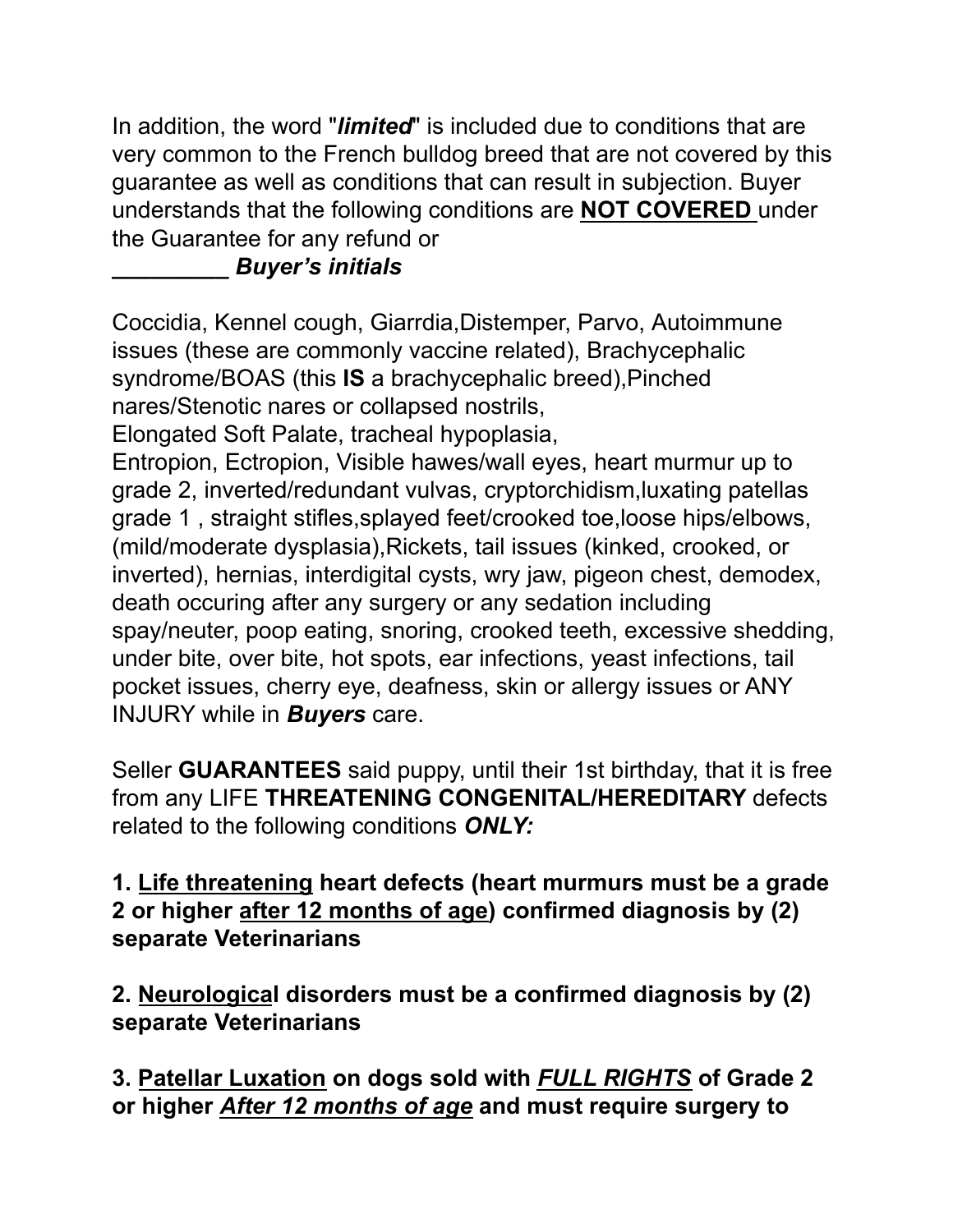**warrant a replacement. Grade 1 and non-symptomatic grade 2 are NOT covered. Video proof will be required for dogs that are symptomatic along with (2)Veterinarian confirmed diagnoses.**

**4. Severe hip dysplasia (must be confirmed by x-ray and be graded severe and requiring amputation, femoral head removal, fusion surgery or euthanasia). Mild/moderate dysplasia is** *NOT* **covered as most bulldog breeds do not have good hip conformation and mild/moderate dysplasia can be environmental, as well. Environmental means through repeated trauma to the undeveloped joints through rough play, too much exercise, jumping on and off of furniture and decks, slick surfaces, etc..**

**Will require (2) separate Veterinarian diagnosis**

**5.Severe Spinal abnormalities French bulldogs as well as many other brachycephalic breeds commonly have at least one hemi vertebrae, if not more. Replacements for spinal issues will be discussed on a case by case basis considering the quality of life of your dog, the opinion of your vet and whether surgery/euthanasia is necessary. (Please do not let your dog jump from high surfaces, as this can increase the chances of a 'normal' hemi vertebrate becoming problematic). Hemivertebrae found in routine xray that are not currently problematic will NOT be considered for replacement. Will require (2) separate Veterinarian diagnosis**

**6. Any other LIFE THREATENING conditions, which means conditions that require euthanasia as ONLY optionor sudden death will be discussed on a case by case basis and will require a necropsy with conclusive evaluation.**

*In Addition:*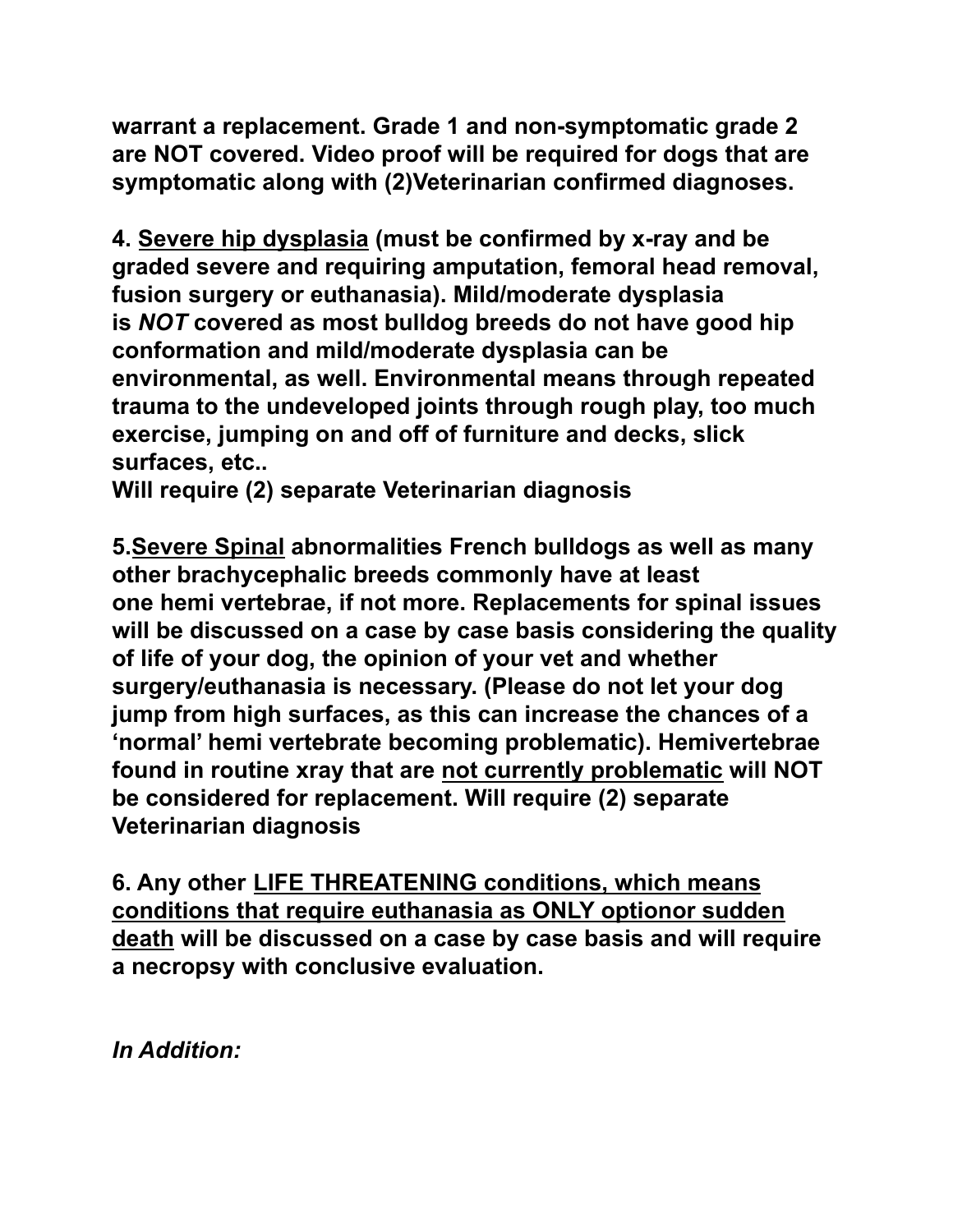➢ *Buyer* **must provide proof that said puppy was provided with routine preventive care, such as, but not limited to:**

**• Annual physical examinations by a licensed veterinarian and followed veterinarian guidelines for vaccinations, deworming, heart worm prevention, and overall general care.**

**•***Buyer* **must provide (2) separate diagnosis for any health issues mentioned above to be warranted under this contract**

**•***Buyer* **must have a necropsy performed if puppy dies suddenly or must be euthanized to determine** *CONCLUSIVE* **diagnosis before any consideration will be given to the fore mentioned.**

**•***Buyer* **agrees that if puppy is to be purchased as "pet only" without any breeding rights proof of spay from licensed Veterinarian must be provided by 14 months of age before any registration will be released. Any pregnancy resulting in said female will be immediate grounds to terminate all guarantees, registration will be denied, litter will be reported and legal action will pursue up to 10,000\$.**

**•***Seller* **does** *not guarantee* **puppies sold with full rights to be of breeding quality, only that the opportunity to breed exists for** *Buyer* **to discern if said pup matures to sound & proper health, as well as all structural components to be breeding quality.** *Seller* **pricing reflects full rights at an additional \$500 more than pet cost which will be the only amount offered for refund for reproductive issues once a proof of Veterinarian diagnosis is given.**

➢ **Puppy must be paid in full by** *8weeks* **of age or all monies paid and all claims to the puppy will be forfeited unless another agreement supersedes.**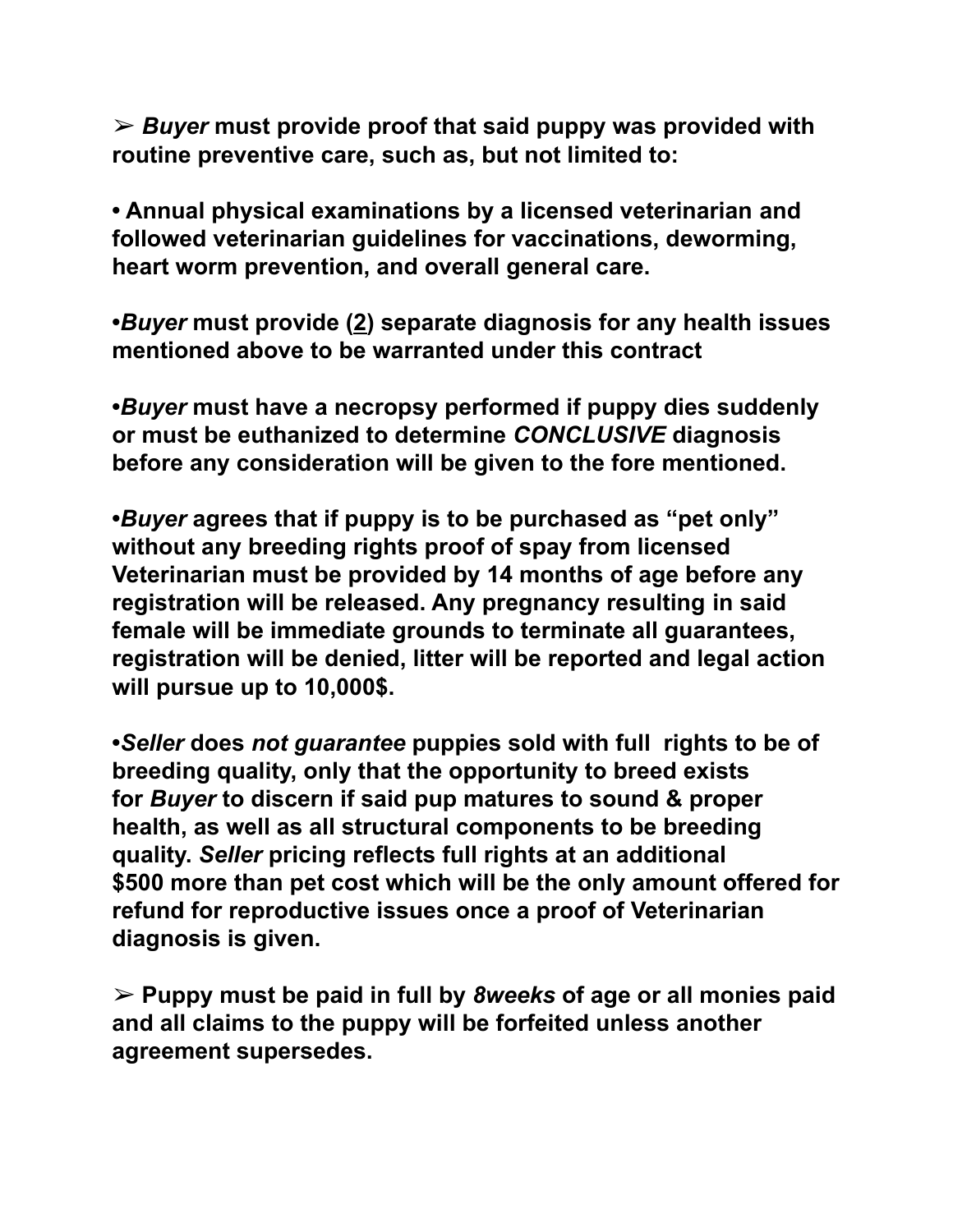➢ **All holding fees are considered** *non-refundable* **due to retaining and removing puppy from public availability for sale purposes for the said intended buyer.**

➢ **Seller** *WILL NOT* **be responsible for any medical expenses incurred once said puppy is in Buyers possession. Buyer is aware that owning a puppy means trips to the veterinarian and understands that he/she will be responsible for all payments.**

➢ **This guarantee applies to the original puppy only and is not transferable to a second party.**

➢ **No replacement puppy will be given if the puppy has been bred, or euthanized without seller's permission.**

➢ **Replacement puppy will be mutually agreed upon by both parties and will be of comparable quality and worth. It is understood that the replacement puppy may not be from the exact same parents of original puppy. Any puppy desired not of equal value WILL REQUIRE additional payment.**

**By signing contract you understand and agree that any** *CONDITIONS NOT* **listed in this agreement for refund or replacement are** *not guaranteed***. Buyer also understands that a 2nd opinion from another Veterinarian** *WILL BE REQUIRED***, at the Buyer's expense, to confirm any conditions that may warrant a refund or replacement.**

**Buyer understands and is fully aware that NO REFUNDS WILL BE GIVEN FOR ANY REASON other than those stated in this agreement.**

**\_\_\_\_\_\_\_\_\_\_** *(Buyer's Initials)*